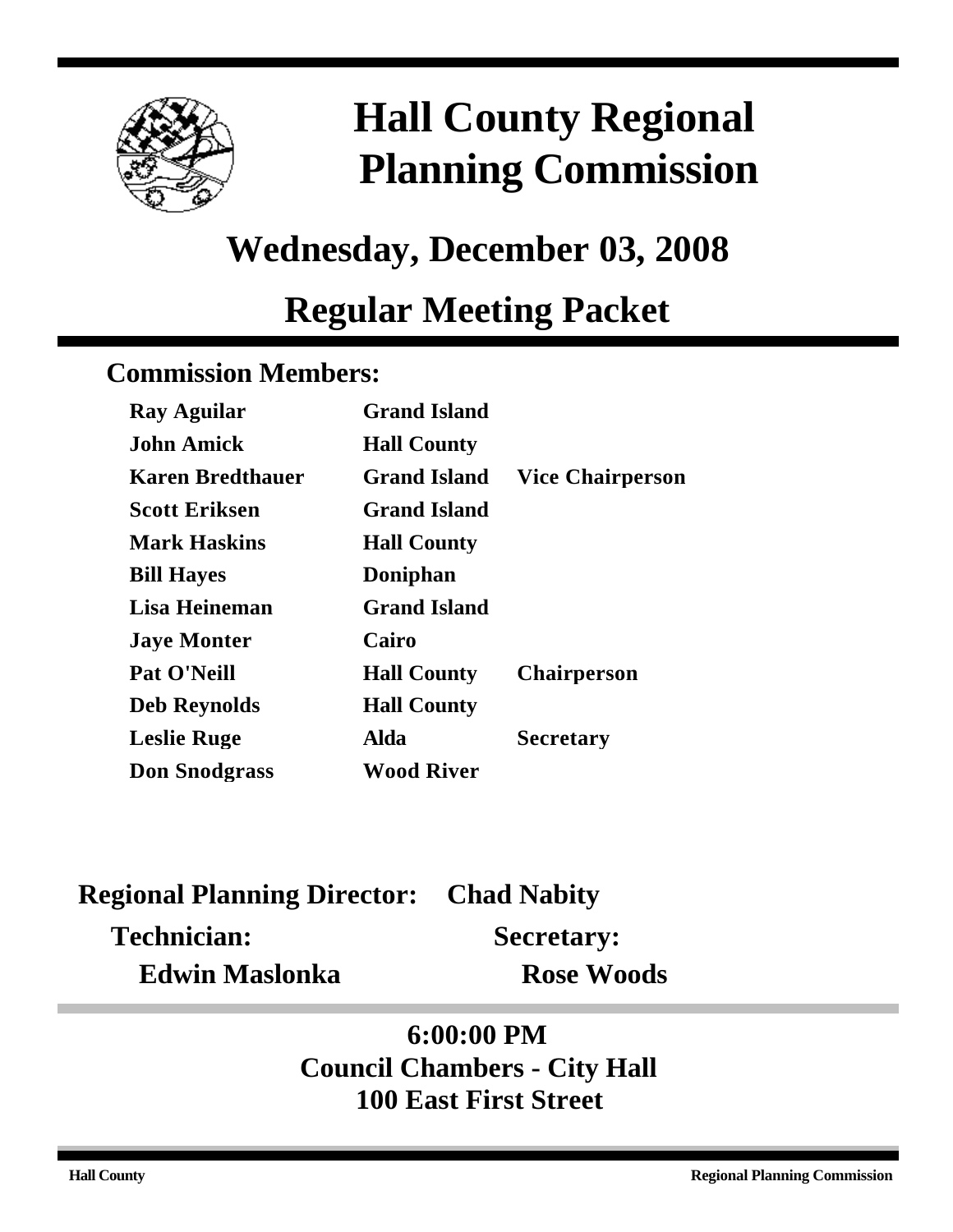## **A - SUBMITTAL OF REQUESTS FOR FUTURE ITEMS**

**Individuals who have appropriate items for Commission consideration should complete the Request for Future Agenda Items form located at the Regional Planning Office on the second floor of City Hall. If the issue can be handled administratively without Commission action, notification will be provided. If the item is scheduled for a meeting, notification of the date will be given.**

## **B - RESERVE TIME TO SPEAK ON AGENDA ITEMS**

**This is an opportunity for individuals wishing to provide input on any of tonight's agenda items to reserve time to speak. Please come forward, state your name and address, and the Agenda topic on which you will be speaking.**

## **DIRECTOR COMMUNICATION**

**This is an opportunity for the Director to comment on current events, activities, and issues of interest to the commission.**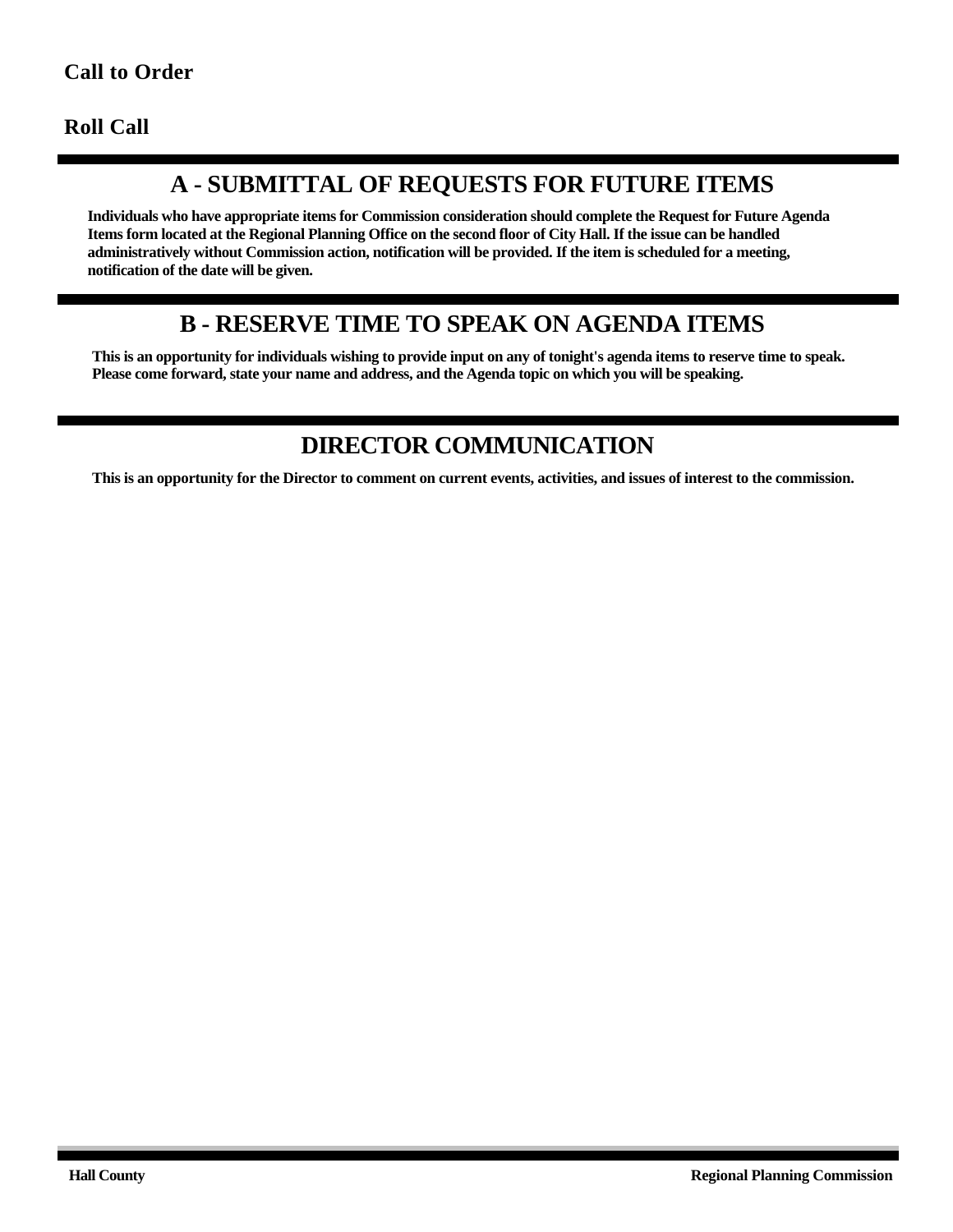### **Staff Recommendation Summary For Regional Planning Commission Meeting December 3, 2008**

**4. Public Hearing –** Consideration of Redevelopment Plan for property located in Blight and Substandard Area #6, at 233 and 235 N Darr Avenue and 2018 and 2020 Blake Street (Lots 9 and 10 of Block 19 of Packer & Barr's Second Addition to the City of Grand Island). (C-03-2009GI)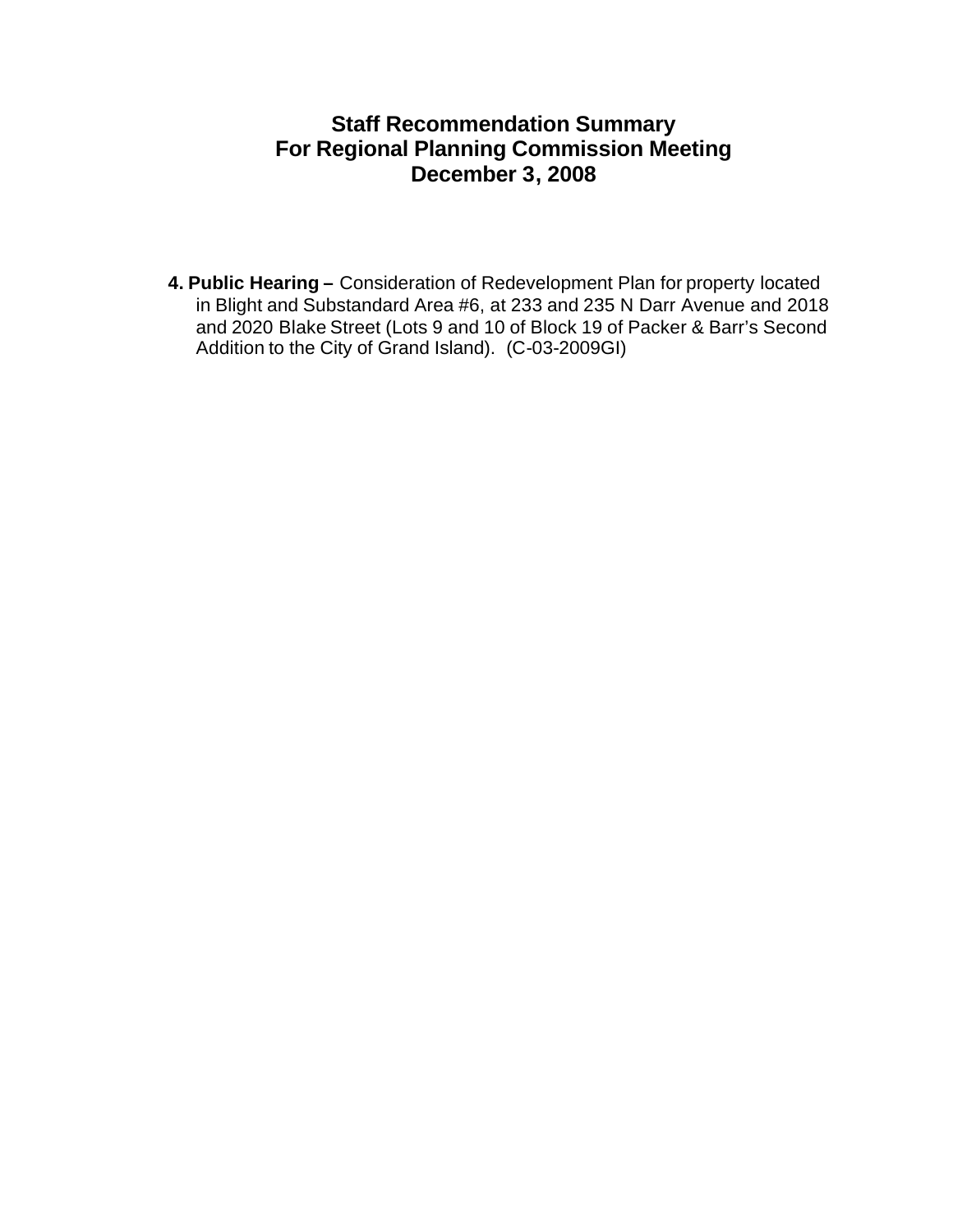

# **Hall County Regional Planning Commission**

**Wednesday, December 03, 2008 Regular Meeting**

# **Item E**

## **November Meeting Minutes**

*Insert a narrative here*

**Staff Contact:**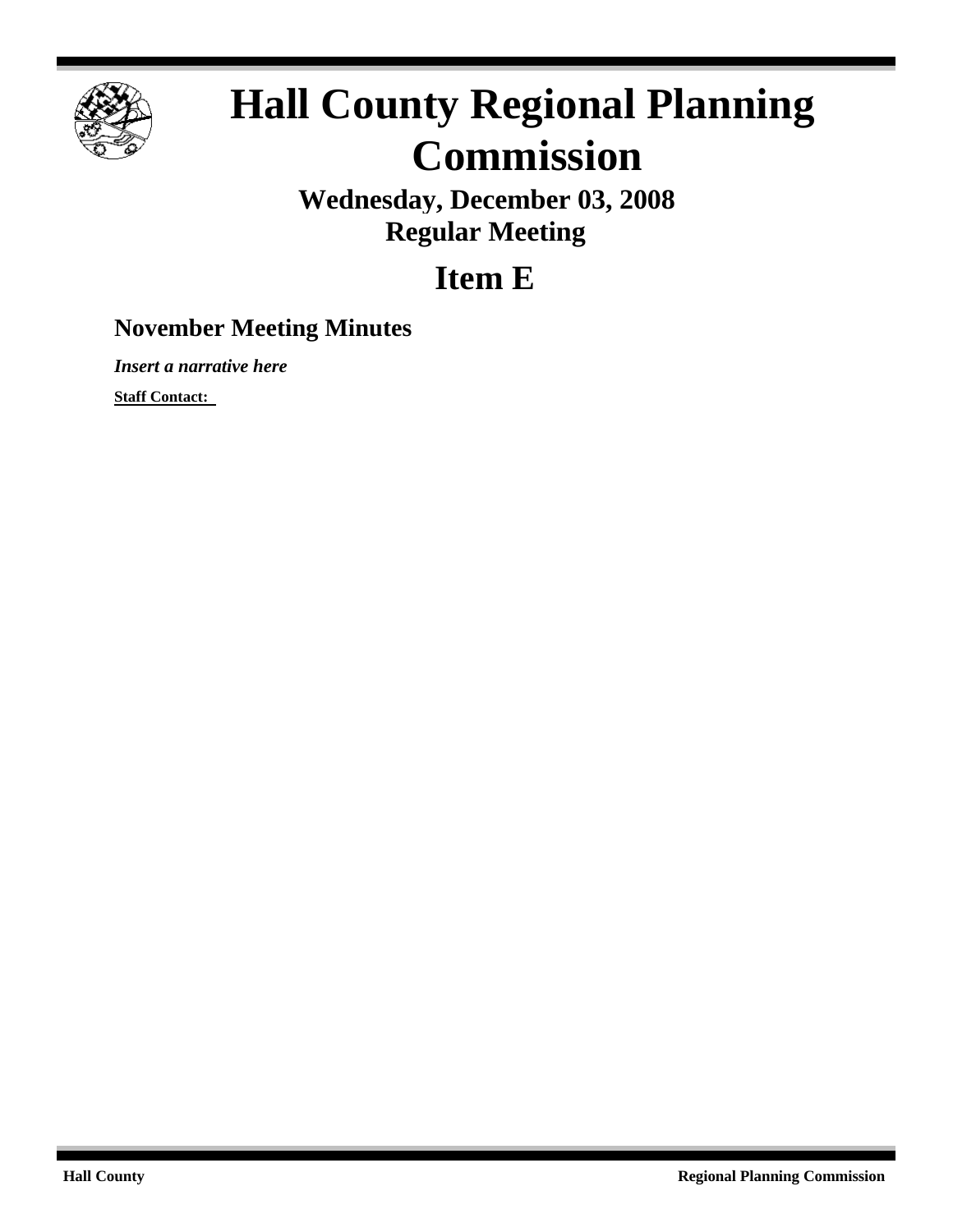

#### THE REGIONAL PLANNING COMMISSION OF HALL COUNTY, GRAND ISLAND, WOOD RIVER AND THE VILLAGES OF ALDA, CAIRO, AND DONIPHAN, NEBRASKA

**Minutes** for November 5, 2008

The meeting of the Regional Planning Commission was held Wednesday, November 5, 2008, in the Community Meeting Room - City Hall – Grand Island, Nebraska. Notice of this meeting appeared in the "Grand Island Independent" October 25, 2008.

| Present: | Pat O'Neill<br>Deb Reynolds<br>Don Snodgrass<br>Leslie Ruge<br>John Amick | Lisa Heineman<br>Jaye Monter<br><b>Karen Bredthauer</b><br><b>Bill Hayes</b><br><b>Scott Ericksen</b> |
|----------|---------------------------------------------------------------------------|-------------------------------------------------------------------------------------------------------|
| Absent:  | Mark Haskins                                                              |                                                                                                       |
| Other:   |                                                                           |                                                                                                       |
| Staff:   | Chad Nabity, Rose Woods                                                   |                                                                                                       |
| Press:   |                                                                           |                                                                                                       |

#### **1. Call to order.**

Chairman O'Neill called the meeting to order at 6:00 p.m. He stated that this was a public meeting subject to the open meetings laws of the State of Nebraska. He noted that the requirements for an open meeting were posted on the wall in the room and easily accessible to anyone who may be interested in reading them.

#### **2. Minutes of October 1, 2008 meeting.**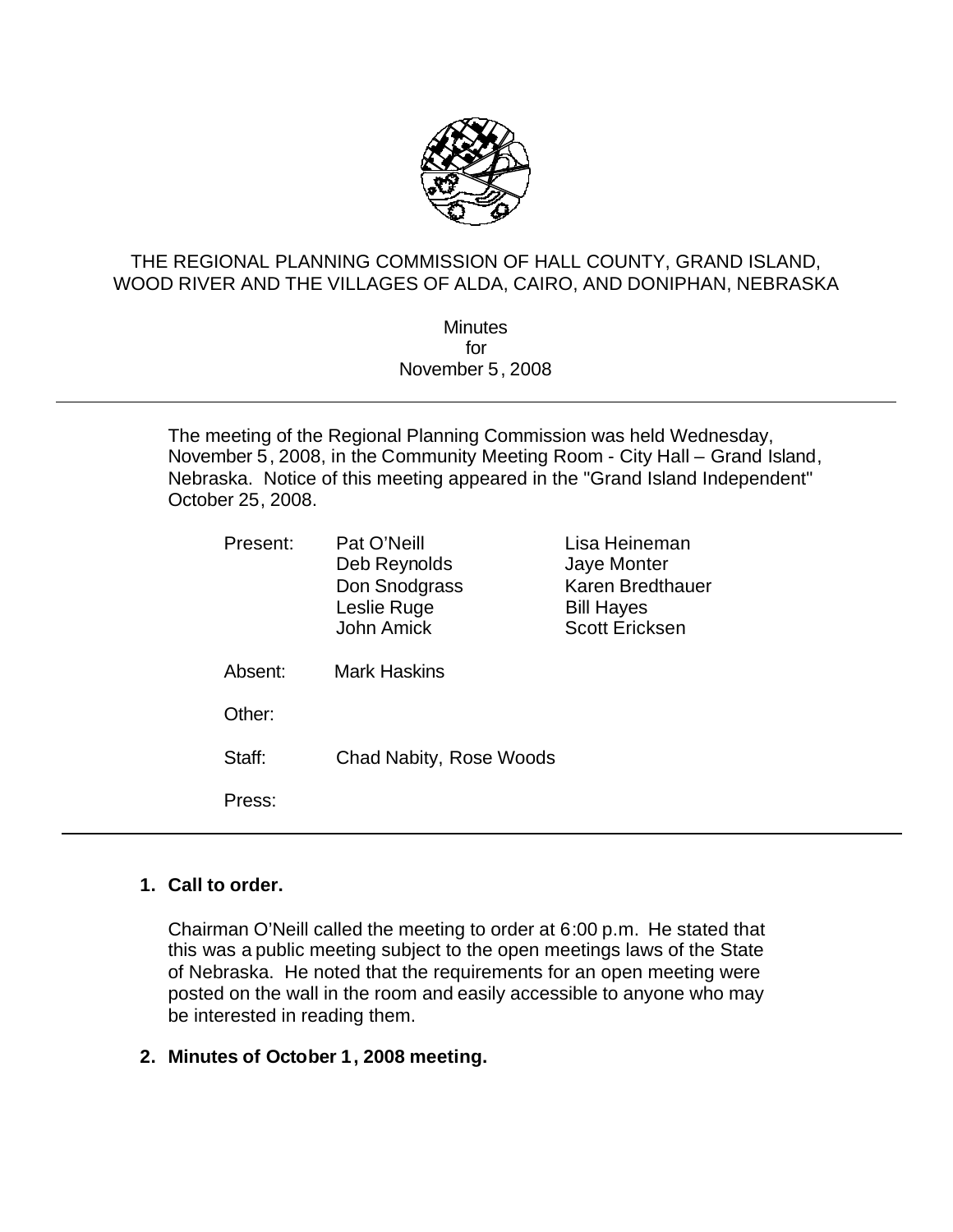O'Neill asked if there were any changes to the October 1, meeting minutes. Monter stated she was absent at the October 1, meeting and that wasn't listed on the Meeting Minutes. O'Neill asked for a motion.

A motion was made bySnodgrass, and seconded by Reynolds to approve the Minutes of the October 1, 2008 meeting as corrected.

The motion carried with 10 members present and 7 voting in favor (O'Neill, Ruge, Hayes, Reynolds, Heineman, Bredthauer, and Snodgrass) and 3 members abstaining (Amick, Monter and Eriksen).

#### **3. Request time to speak.**

No one requested time to speak.

#### **4. Election of Officers**

The nomination committee nominated Pat O'Neill as Chair, Karen Bredthauer as Vice Chair, and Les Ruge as Secretary. The only change would be Bredthauer replacing Mark Haskins as Vice Chair. Amick made a motion to approve the nominations as presented, it was seconded by Ericksen.

The motion carried with 10 members present and voting in favor (O'Neill, Ruge, Hayes, Reynolds, Heineman, Bredthauer, Snodgrass, Amick, Monter and Ericksen).

#### **5. Public Hearing**

Consideration of Redevelopment Plan Resolution for the CRA #2 for property located at 2623, 2707 and 2709 South Locust Street. (C-02-2009GI).

Nabity explained this is the Wonderful Garden property and the Star Motel property located on Locust Street across from Stagecoach Road, Ray O'Conner owns the Wonderful Garden property and has made an offer to the CRA for the Star Motel property, this is being brought forward as a request for Tax Increment Financing (TIF), with the proposal to build an 80 to 82 room hotel at this site. It could possibly be a Best Western Inn and Suites, the Planning Commission is being asked by the CRA to determine if the use of the hotel at the location is appropriate and supported by the Comprehensive Plan. Primarily commercial development is around the proposed site and it's zoned for General Commercial. The future land use map indicates that this property is intended to be used for commercial purposes.

O'Neill opened the Public Hearing asking if anyone had any questions or comments.

Following further discussion, O'Neill closed the Public Hearing and looked for a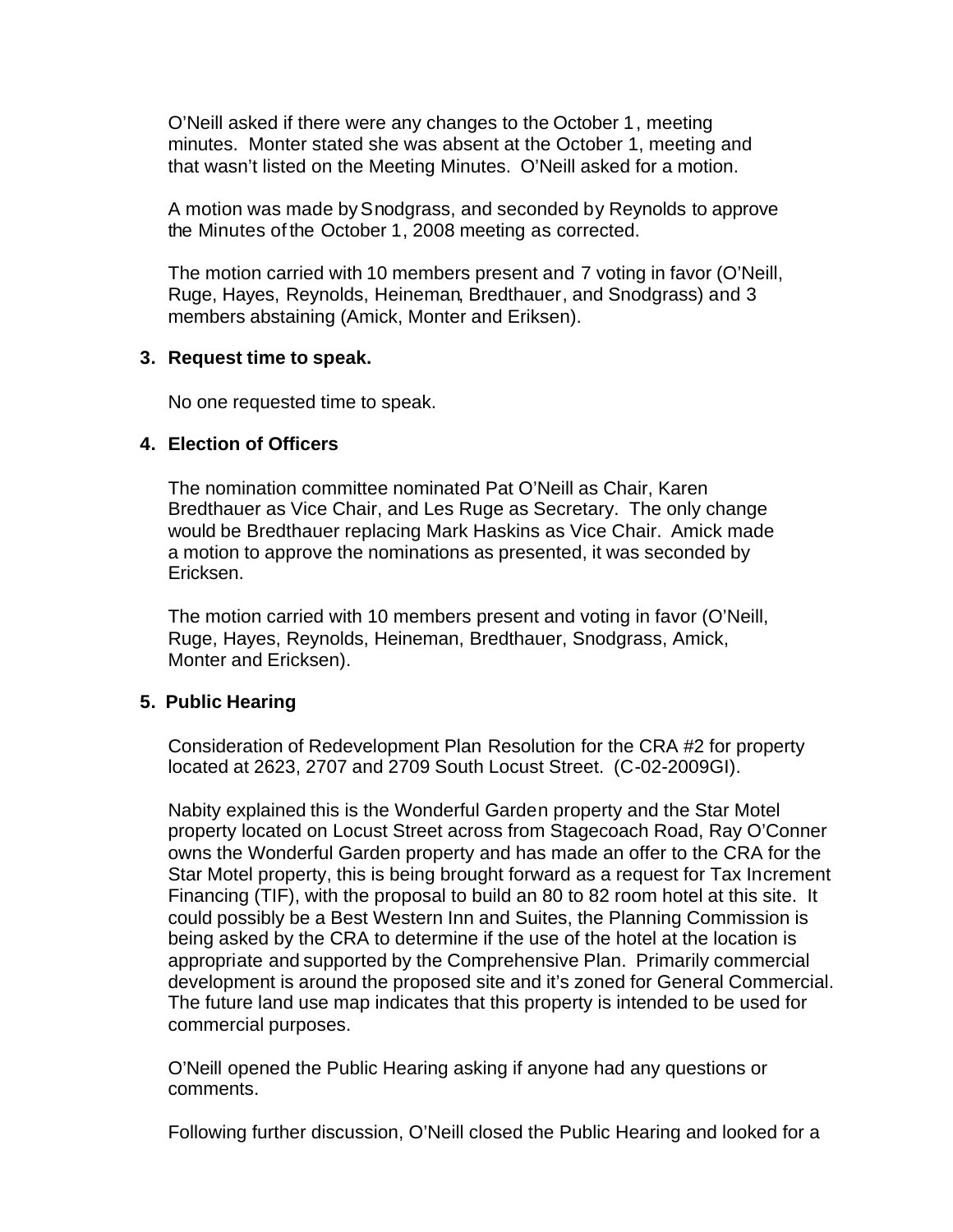motion.

A motion was made by Heineman to approve the Resolution recommending the amendment to the Redevelopment Plan for the CRA #2 and properties located at 2623, 2707 and 2709 South Locust, it was seconded by Bredthauer.

The motion carried with 10 members present and voting in favor (O'Neill, Ruge, Hayes, Reynolds, Heineman, Bredthauer, Snodgrass, Amick, Monter and Ericksen).

#### **6. Final Plat Aguilar Subdivision**

Aguilar Subdivision is located north of  $6<sup>th</sup>$  Street and East of Beal Street in Grand Island; it consists of .629 acres and has three lots.

Nabity explained they are creating three lots at the end of the cul-de-sac, Habitat for Humanity is the owner of these lots and the area meets all the requirements for a subdivision. Sewer and water are available and the street is already there.

O'Neill asked if anyone had any questions or comments.

Following further discussion, O'Neill asked for a motion.

A motion was made by Heineman to approve the Final Plat of Aguilar Subdivision as presented it was seconded by Ruge.

The motion carried with 10 members present and voting in favor (O'Neill, Ruge, Hayes, Reynolds, Heineman, Bredthauer, Snodgrass, Amick, Monter and Ericksen).

#### **7. Final Plat Memorial Place Subdivision**

Memorial Place Subdivision is located south of Memorial Drive and east of Vine Street consisting of 1.255 acres.

Nabity explained they are proposing is to create three lots and build a four-plex on lot three. Currently a duplex is on lot one and on lot two, and there is enough room on the lot to build a four-plex. Sewer and water are available. The fire code requirements now require housing units of three or more to have sprinklers. A water line will likely have to be extended to loop the water to provide adequate pressure for fire sprinklers.

O'Neill asked if anyone had any questions or comments.

Following further discussion, O'Neill asked for a motion.

A motion was made by Ruge to approve the Final Plat of Memorial Place Subdivision as presented it was seconded by Eriksen.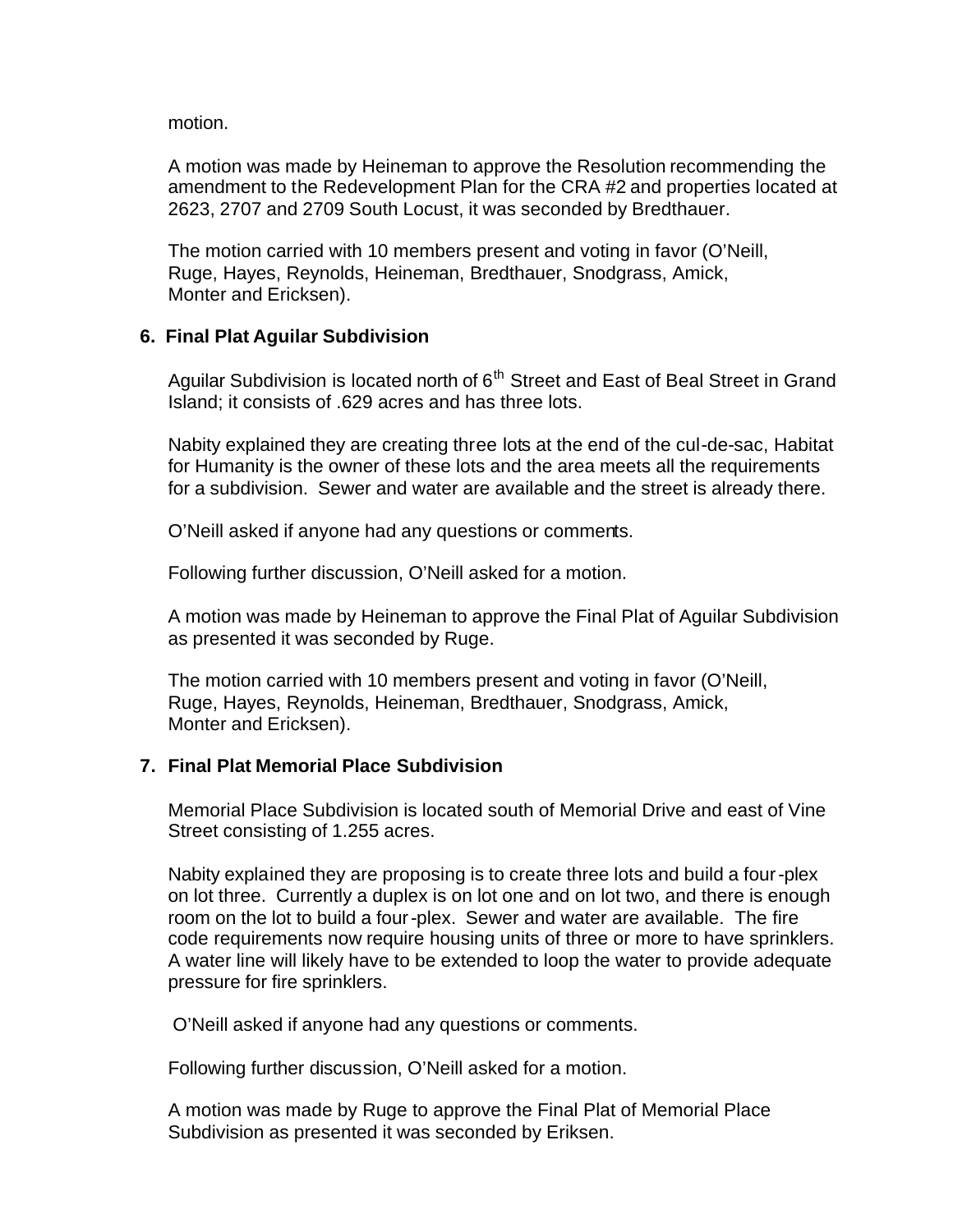The motion carried with 10 members present and voting in favor (O'Neill, Ruge, Hayes, Reynolds, Heineman, Bredthauer, Snodgrass, Amick, Monter and Ericksen).

#### **8. Preliminary Plat Fairway Crossing at Indianhead Golf Club Subdivision**

Fairway Crossing at Indianhead Golf Club Subdivision is located north Husker Hwy and east of Engleman Road, it consists of 61.70 acres and 152 lots with no outlots.

Nabity explained outlot A is next to a row of trees and the golf course would like to maintain ownership of the row of trees, they will do a parcel boundary change and assign that piece of property to the other piece of property on the final plat. There is a long cul-de-sac, longer than 500 foot length recommended by the subdivision regulations. The property could not be developed with out significant changes to the golf course without the longer cul-de-sac. City staff is recommending that the cul-de-sac be approved. Looped or cross connected streets are available throughout the subdivision.

Sewer has been an issue that has delayed the development of this subdivision. The developers are proposing a lift station and force main that would pump this sewer into the adjacent neighborhood sewer until such time as a main is extended up Husker Highway. This is not an uncommon practice in other cities; Public Works has given their authorization for the sewer as proposed. Streets are all 37' concrete and gutter, meeting city street standards. Sewer and water would be extended throughout the development to meet city standards. Lot sizes are all sufficient for the R1 Zoning district. There should be only single family dwellings in this subdivision.

O'Neill asked if there were any questions. Ruge asked if it would be placed in the Subdivision spell out where city sidewalk and utilities will be placed. Nabity believed all utilities will be going up front. Quest requested a single 5' easement along Husker Hwy. to the front of those lots to bring in telephone. Cable will go in along with electric. Sewer is in the center of the street and water will be up front. If conventional sidewalk is wanted there will have to be additional 5' easement just outside of the ROW. This will have to be up to the developer. Lift station maintenance has not been decided at this time. If this is a private lift station a homeowners association will need to maintain it. If this is a public system the sewer department will maintain it. Nabity added by the time the Final Plat is presented this will be decided.

Following further discussion, O'Neill asked for a motion.

A motion was made by Eriksen to approve the Preliminary Plat of Fairway Crossing at Indianhead Golf Club Subdivision as presented it was seconded by Amick.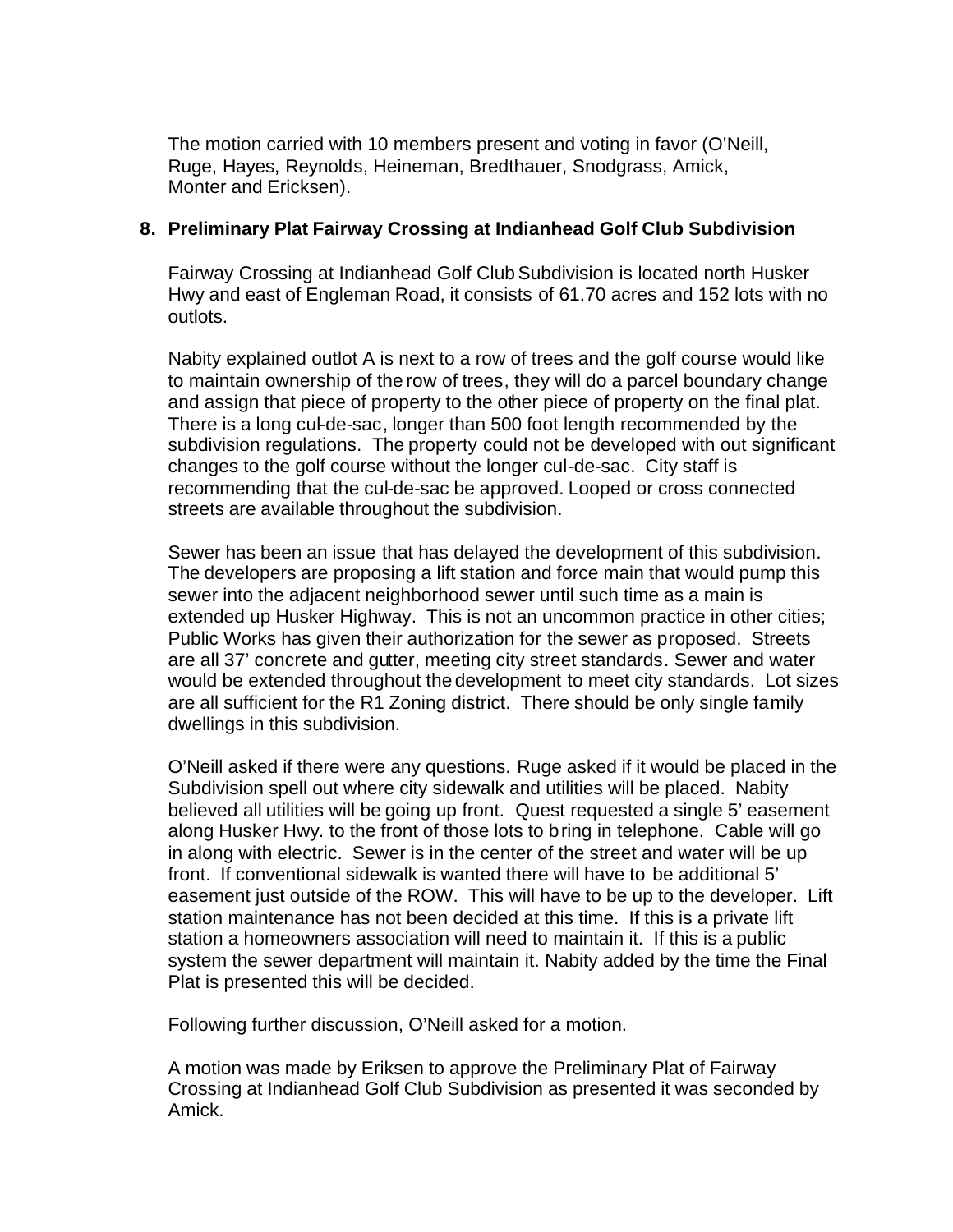The motion carried with 10 members present and voting in favor (O'Neill, Ruge, Hayes, Reynolds, Heineman, Bredthauer, Snodgrass, Amick, Monter and Ericksen).

#### **9. Planning Directors Report**

Project Amada is still at a standstill.

#### **10.Next Meeting December 3, 2008**

#### **11. Adjourn**

Chairman O'Neill adjourned the meeting at 6:35p.m.

Leslie Ruge, Secretary

\_\_\_\_\_\_\_\_\_\_\_\_\_\_\_\_\_\_\_\_\_\_\_\_\_\_\_\_\_\_\_\_\_\_\_\_\_\_\_\_\_\_\_\_\_

by Rose Woods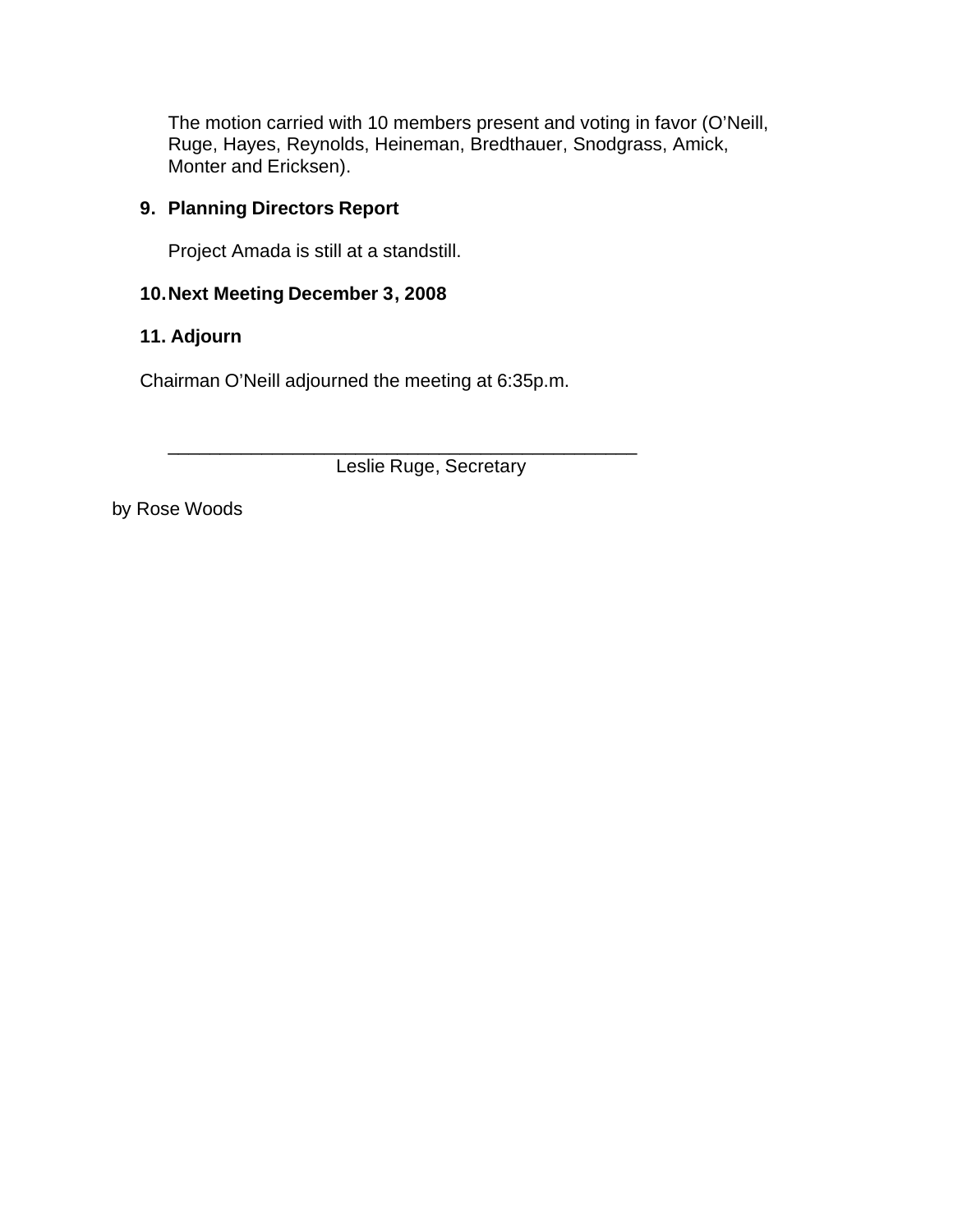

# **Hall County Regional Planning Commission**

**Wednesday, December 03, 2008 Regular Meeting**

## **Item F**

## **Public Hearing for Redevelopment Plan**

*Insert a narrative here*

**Staff Contact:**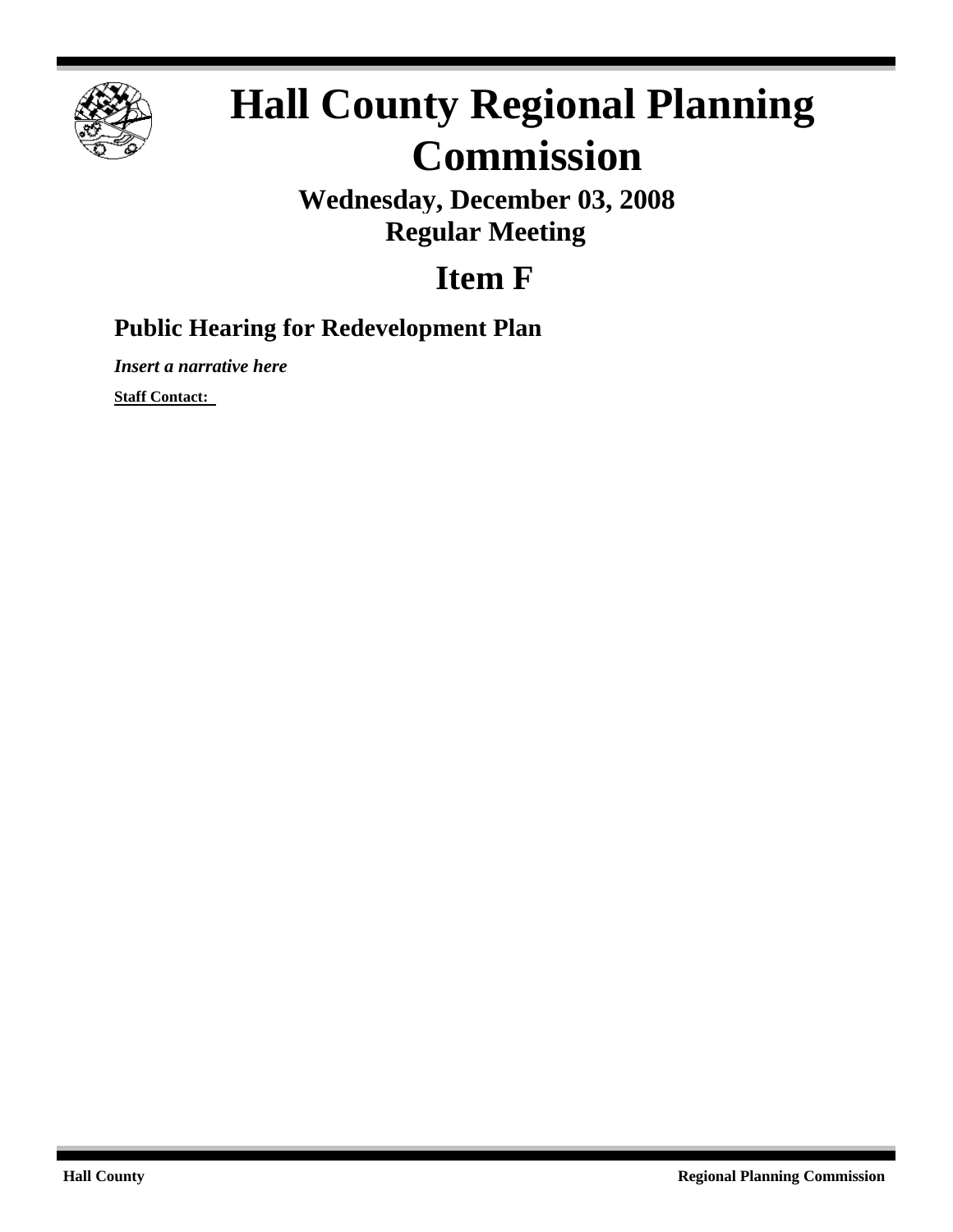#### **Agenda Item #4**

#### **PLANNING DIRECTOR RECOMMENDATION TO REGIONAL PLANNING COMMISSION:** November 18, 2008

#### **SUBJECT:**

*Redevelopment plan amendment for property located in Blight and Substandard Area #6 at 233 and 235 N Darr Avenue and 2018 and 2020 Blake Street (Lots 9 and 10 of Block 19 of Packer & Barr's Second Addition to the City of Grand Island )in Grand Island Nebraska and other properties as necessary to support this development.* (C-03-2009GI)

#### **PROPOSAL:**

To redevelop the property in the redevelopment area applicant has purchased and will redevelop these properties as with 2 duplex structures (4 units) making real property improvements in the amount of \$280,000. The applicant is requesting to use Tax Increment Financing to offset part of the costs development.

#### **OVERVIEW:**

The purpose of the CRA and the designated blight and substandard areas is to provide incentives for development in underdeveloped areas of the community. This project will provide commercial development in a location that is intended for these uses. Development of this property should prevent further decay of this neighborhood. This area has already been declared blighted and substandard by the CRA, the Hall County Regional Planning Commission and the Grand Island City Council.

This project is **consistent** with the **existing zoning** and the **future land use plan** for the City of Grand Island. This is evidenced by the fact that the property is zoned R4 High Density Residential proposed housing units are allowed in this district at the proposed housing density.

The Regional Planning Commission recommendation is limited to the appropriateness of the proposed use at this location. The Grand Island Comprehensive Plan and Zoning Map both call for residential uses at this location.

The Planning Commission is required to comment on these applications to confirm that expenditure of public funds through TIF is not supporting uses that would be inconsistent with the Comprehensive Plan. The proposed use for residential units at this location **is** supported by the plan.

#### **RECOMMENDATION:**

That the Regional Planning Commission recommend that City Council **approve** of the redevelopment plan amendment as submitted. A resolution is attached for your consideration.

Chad Nabity AICP, Planning Director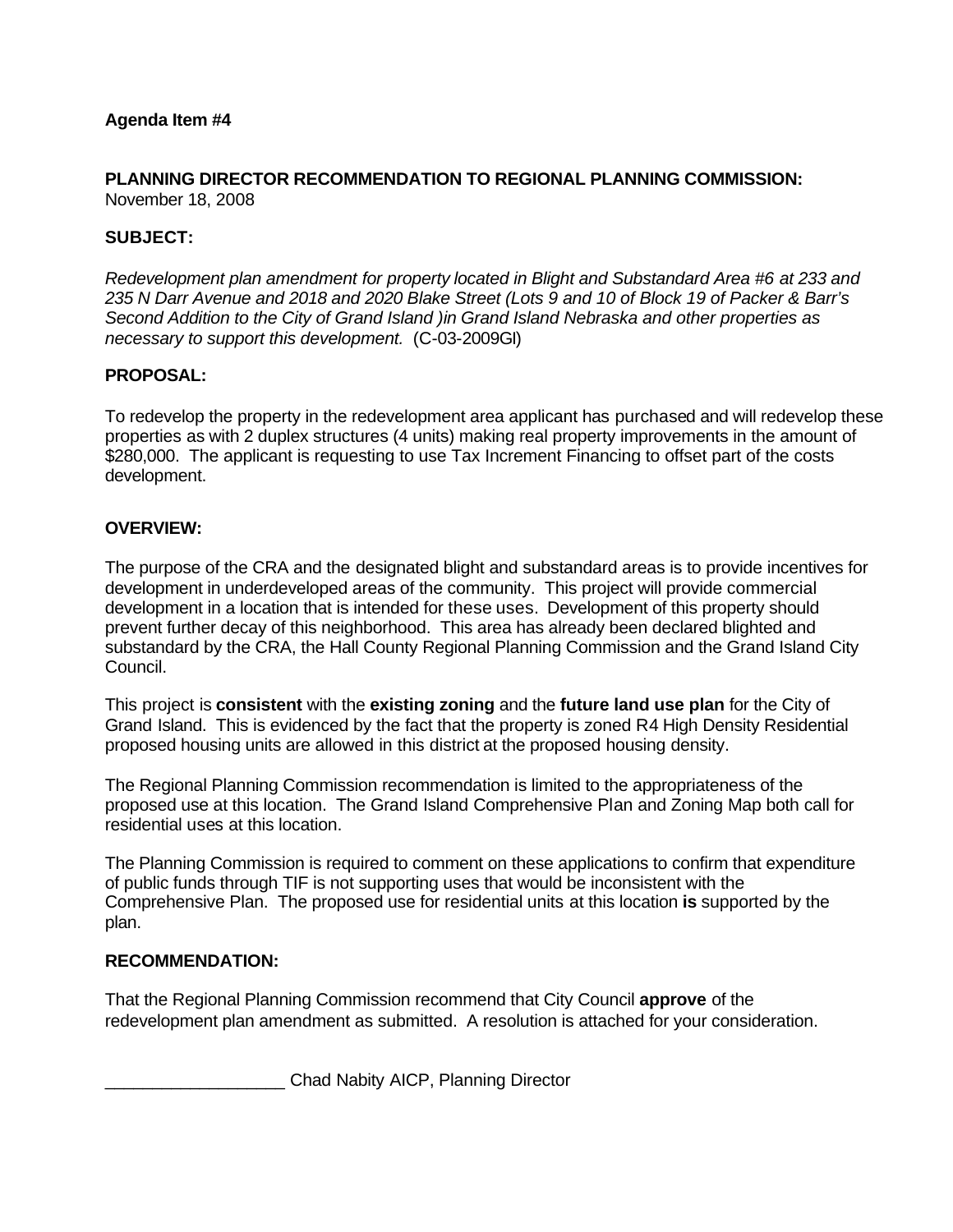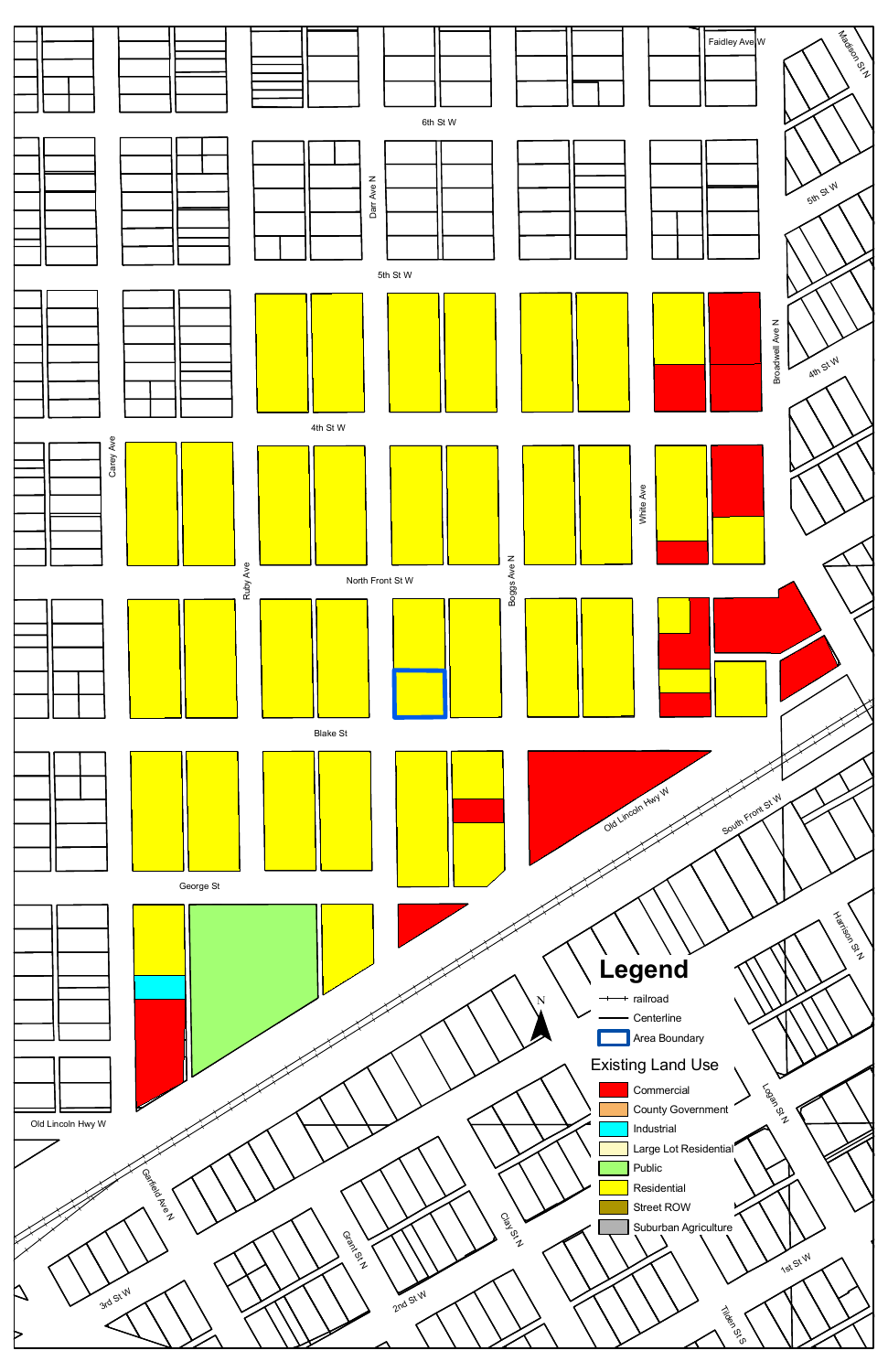

**BLAKE STREET**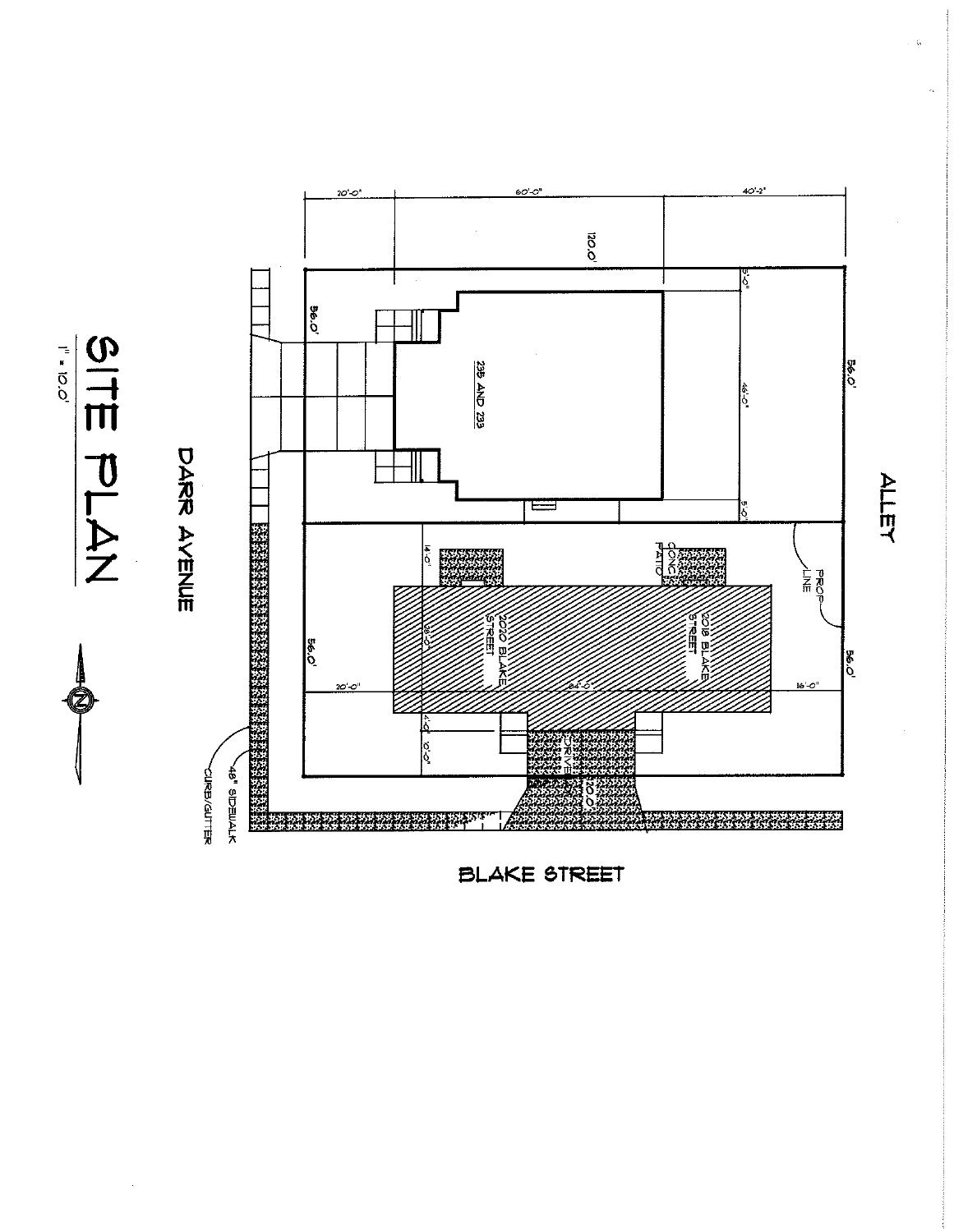

# FRONT ELEVATION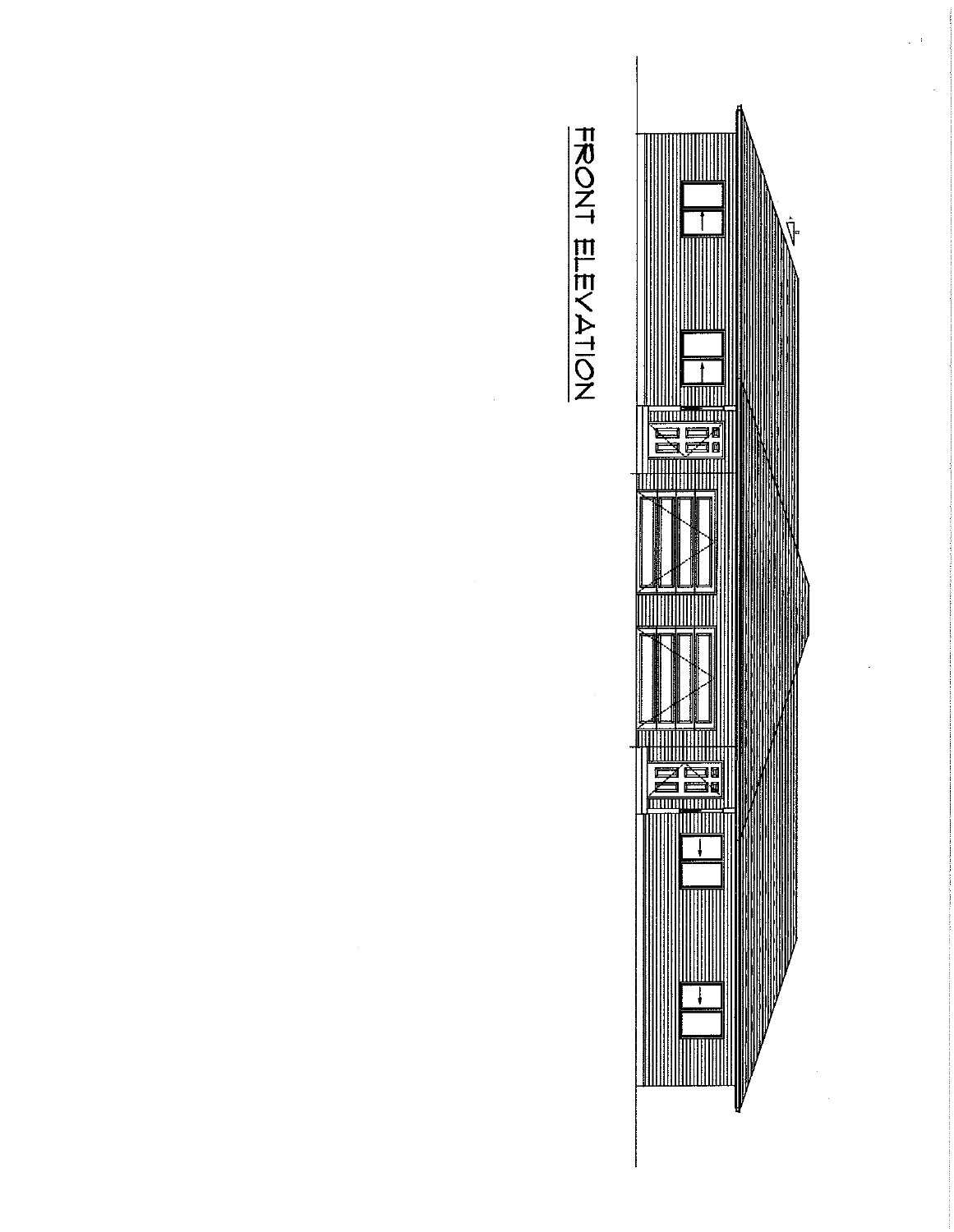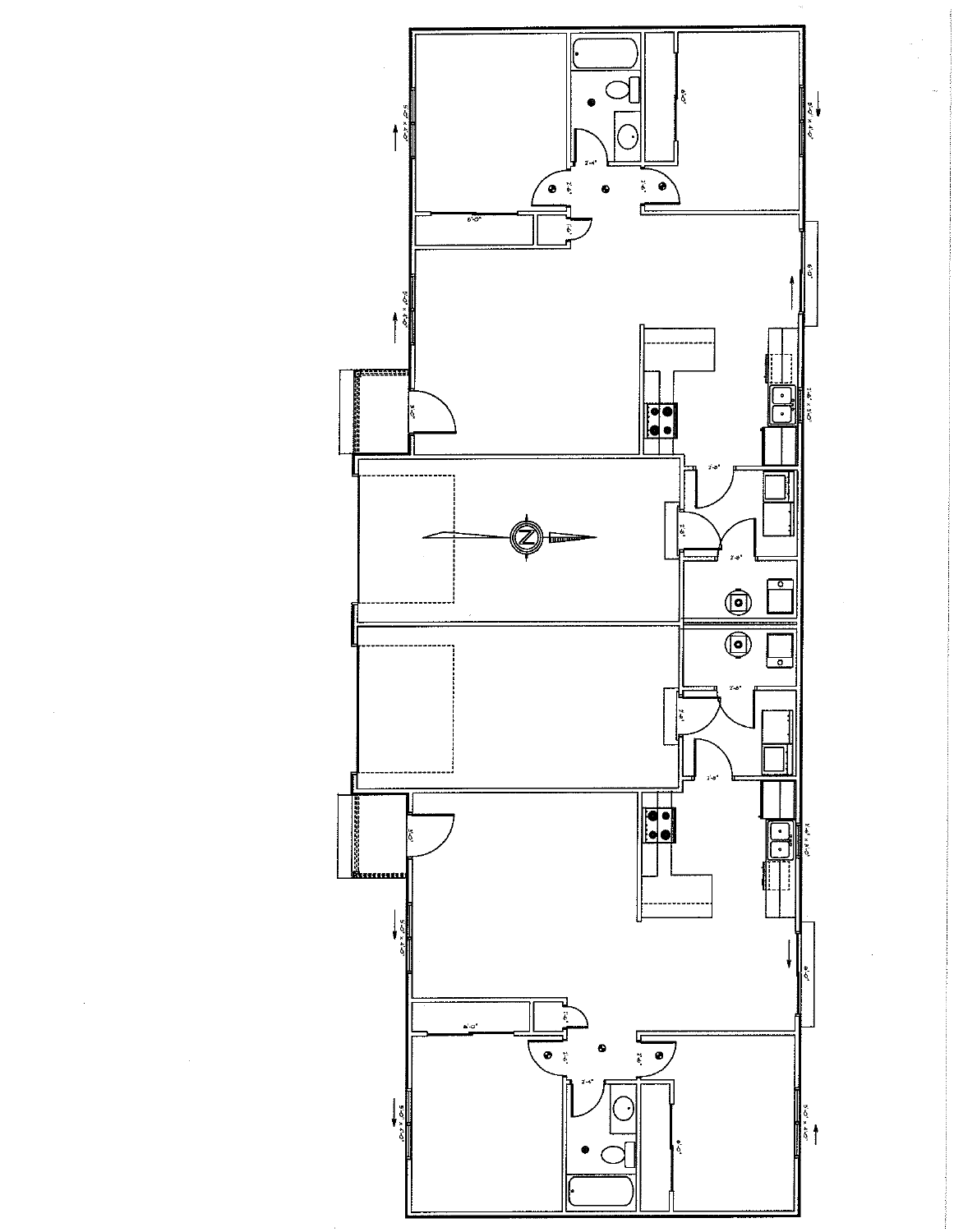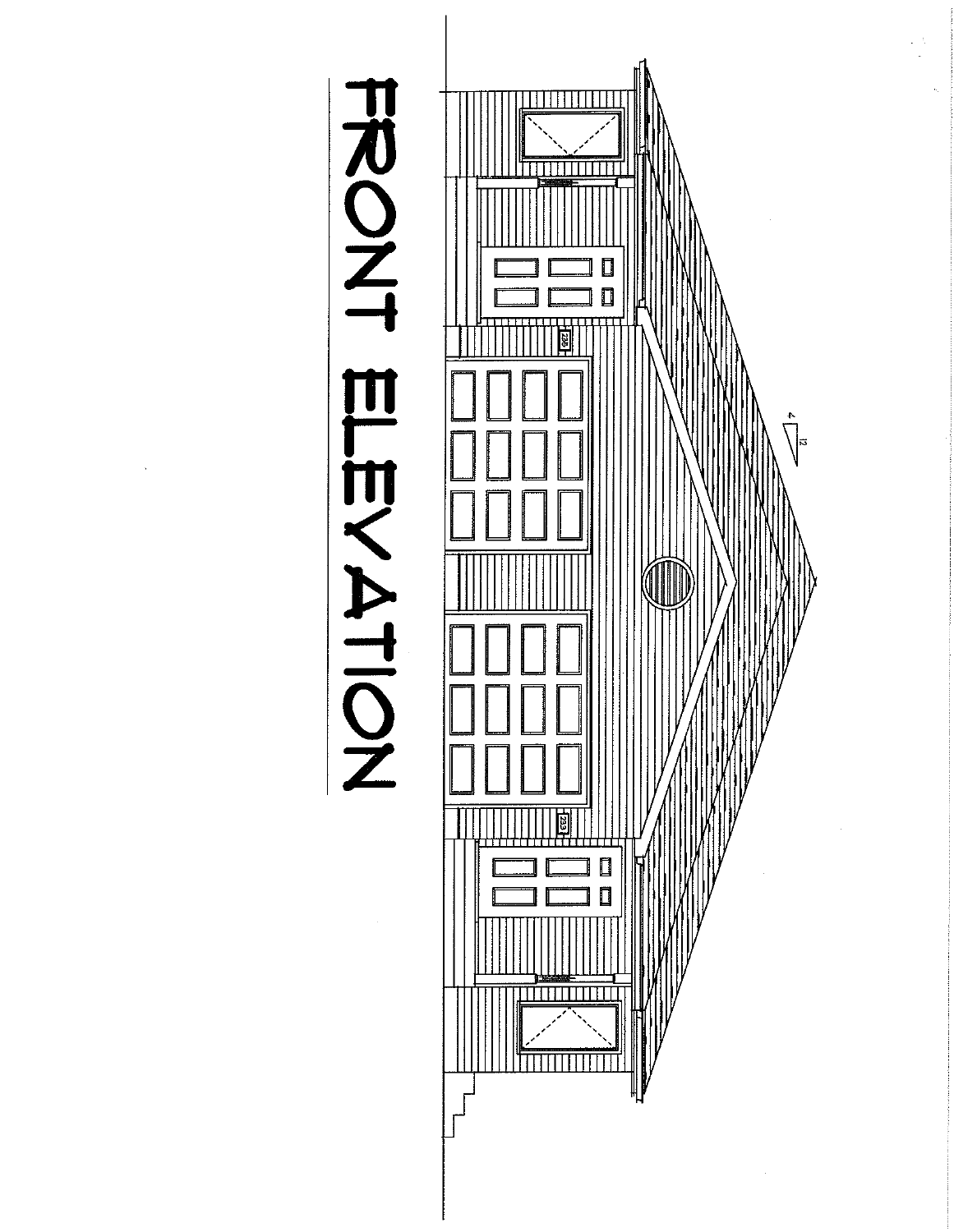



 $\bar{z}$